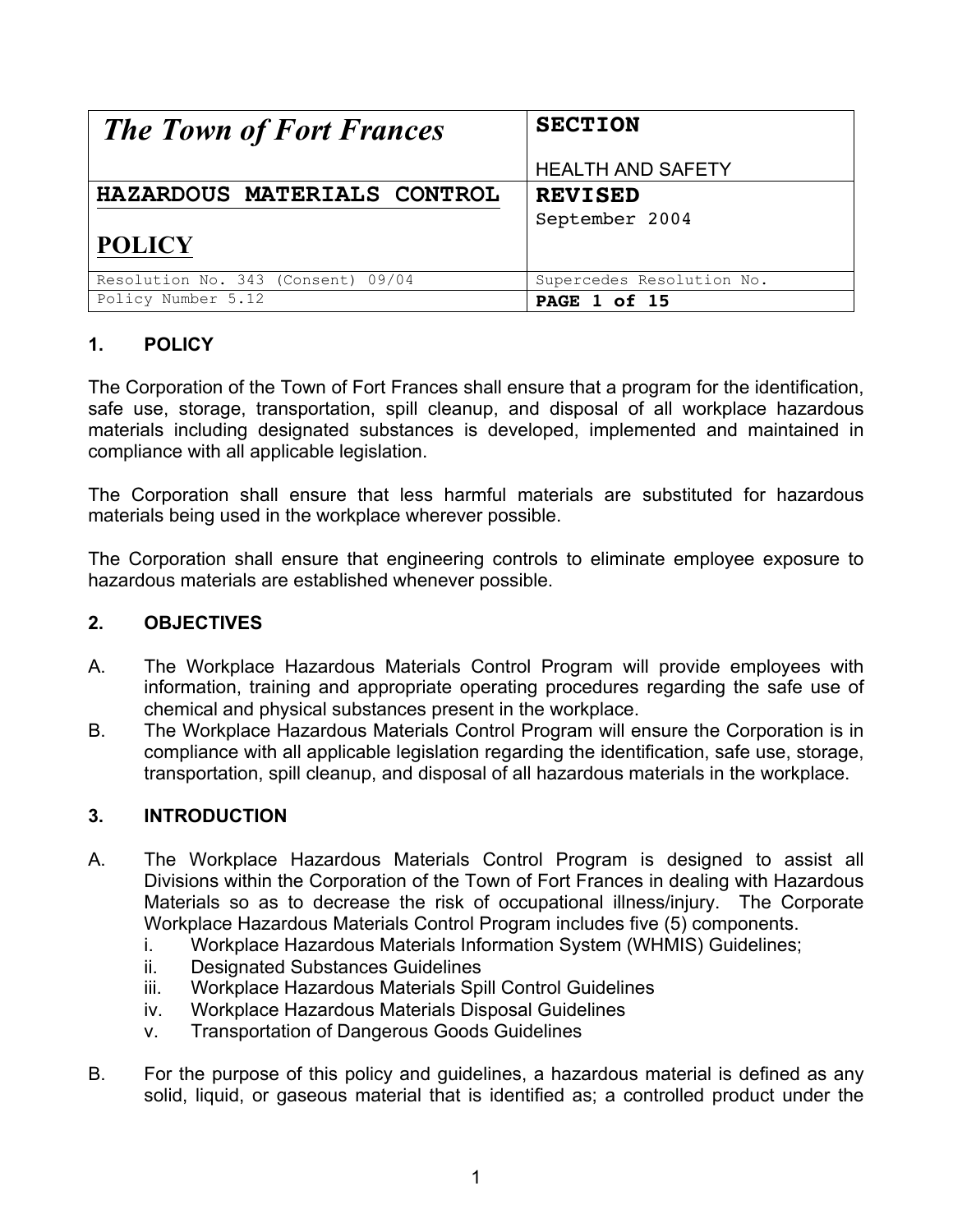Federal Hazardous Products Act, a hazardous material under the Occupational Health and Safety Act and Regulations, a dangerous under the Transportation of Dangerous Goods Act, or a hazardous waste under the Environmental Protection Act, because of its toxic, flammable, reactive, corrosive, or explosive nature.

#### **4. WHMIS GUIDELINES**

#### A. Introduction

The Provincial WHMIS Regulation gives all employees the "Right to Know" about hazardous materials in the workplace. It provides for information through four elements:

- i. Inventory
- ii. material safety data sheets (MSDS)
- iii. labels (supplier and workplace), and
- iv. training programs.

#### B. Hazardous Materials Inventory

- i. The Division shall develop and maintain a comprehensive WHMIS inventory for all hazardous materials in use in each of its workplaces as outlined in Appendix A.
- ii. The Division shall post the hazardous materials inventory in the workplace for which it is intended.
- iii. Annually, by December 1st or each year, or on an ongoing basis, the Division shall prepare an updated inventory reflecting additions or deletions made during the year.
- iv. Divisions shall maintain a master inventory of all hazardous materials used in the Corporation and make this inventory available to the Ministry of Labour upon request.
- v. Divisions shall ensure updated inventories of all hazardous materials and floor plans are available for the Town of Fort Frances Fire Department at each worksite.

#### C. Material Safety Data Sheets (MSDS)

i. A material safety data sheet is an information document that describes the adverse health effects of a controlled substance, handling, storage and use, prevention of overexposure and emergency procedures (see Appendix B).

#### D. Maintaining Current MSDS

- i. Divisions shall maintain a master file of MSDS for all hazardous material included in their inventory.
- ii. The supervisor with authority over the workplace shall ensure at least annually that an unexpired MSDS (less than three (3) years old) for all hazardous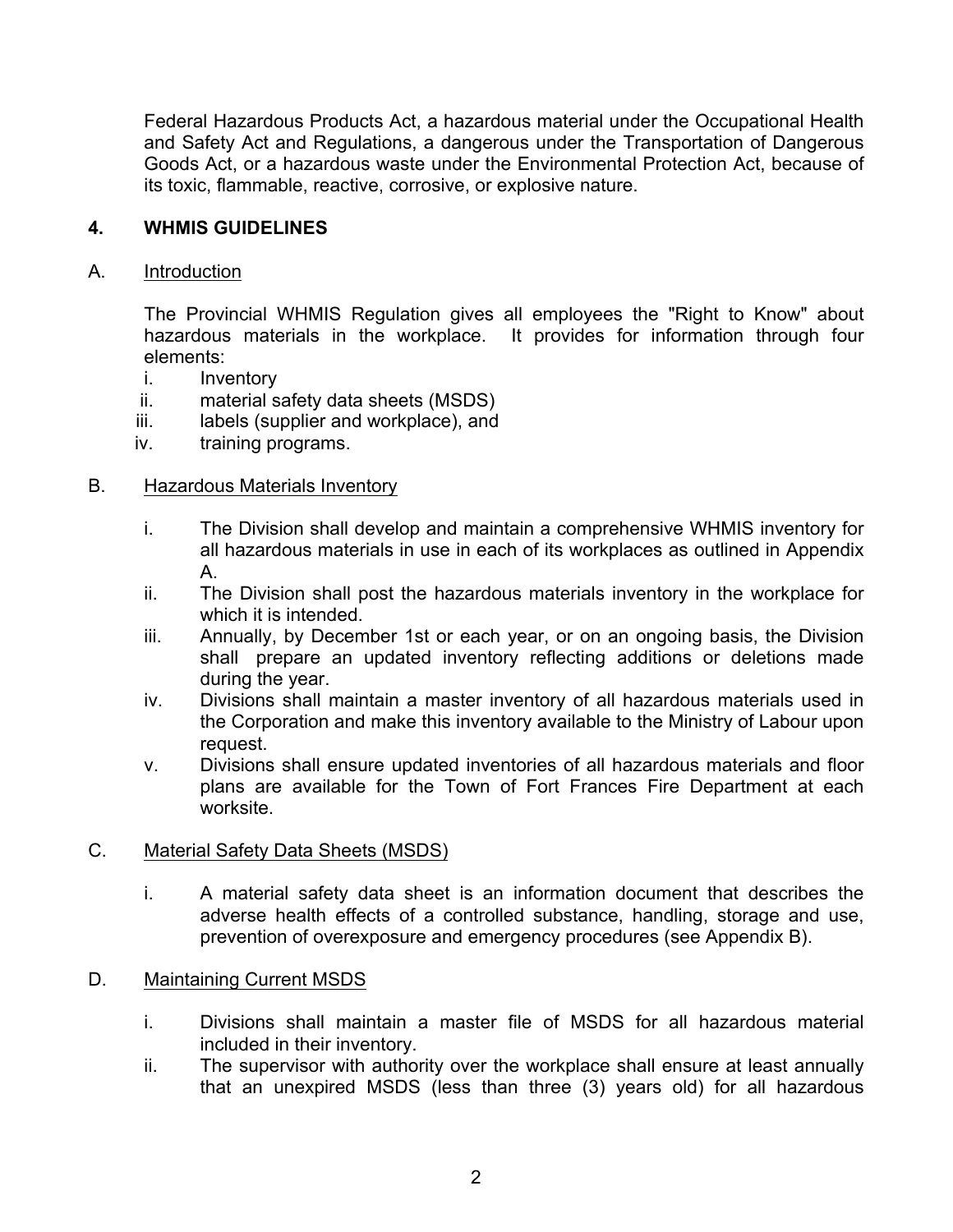materials at the workplace is available to employees in the workplace at all times and to the Joint Health and Safety Committee.

- iii. Where the updated inventory prepared in accordance with Section 4b identifies MSDS that are missing or not current for hazardous materials, the Division shall obtain current MSDS for these hazardous materials.
- iv. Where the requested MSDS is not available, the Division will obtain one from the product supplier.
- v. When ordering MSDS they should be requested in English and French where available.
- vi. Where a supplier indicates that an MSDS is not available, the Division should inform the Ministry of Labour.

#### E. Purchasing Hazardous Materials

- i. All purchase requisitions for hazardous materials must include the existing MSDS number or a written request for an unexpired bilingual MSDS.
- ii. When purchasing a new product the Division shall obtain an MSDS for the hazardous material prior to receipt of the first shipment.
- iii. Prior to the introduction of a new product into the workplace, the supervisor with authority over the workplace shall ensure that the appropriate measures have been taken in accordance with the MSDS for:
	- ! Storage
	- **EXEC** Personal Protective Equipment
	- **Training**
	- **Safe Handling Procedures**
	- **E.** Spill Response

## F. Labels (Supplier and Workplace)

- i. A WHMIS label is the primary source of information on a hazardous material. It is designed to alert anyone handling a hazardous material of the associated hazards of the product and the precautions to be taken with its use.
- ii. Two types of WHMIS labels exist. The first, a supplier label, must accompany all hazardous materials wherever they are sold in Canada (see Appendix C). The second, a workplace label, is used to identify the hazardous material during its use and storage in the workplace when the material has been decanted or the supplier label is illegible. (see Appendix D).
- iii. The supervisor with authority over the workplace shall ensure that all hazardous materials entering the workplace are properly labelled with the appropriate WHMIS supplier label or a workplace label where the supplier label is unreadable or missing.

## G. Training

i. The supervisor with authority over the workplace shall ensure that employees, working with any hazardous materials, have received training on its safe use, handling, storage and disposal.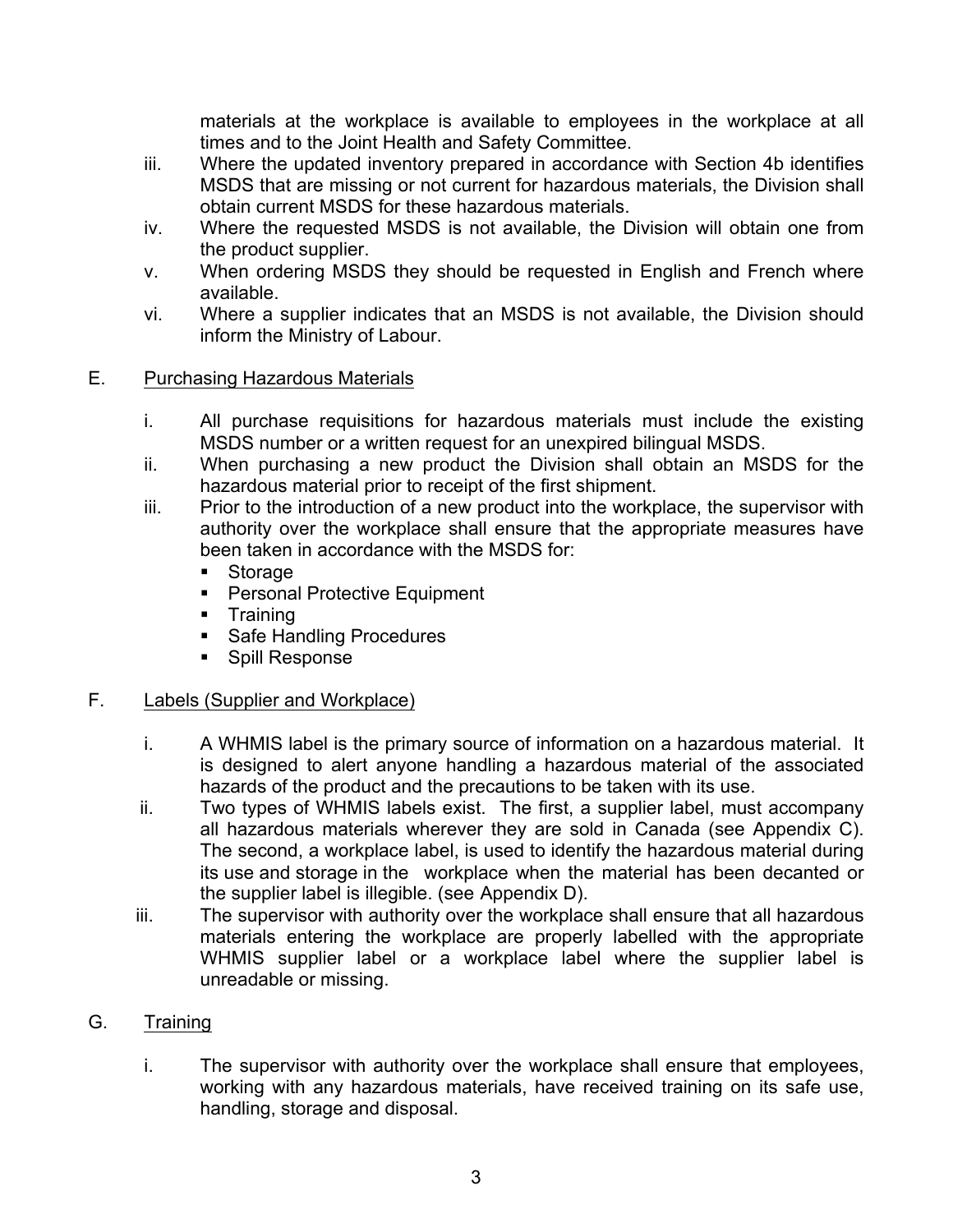- ii. The Division shall ensure that both generic and workplace specific training on hazardous materials is provided to all employees thereby giving them the necessary information to work safely with hazardous materials in the workplace.
- iii. Training will be provided in accordance with the Provincial WHMIS Regulations.
- iv. A record of all training shall be maintained by the Human Resources Manager.
- v. The Human Resources Manager shall maintain a current record of all education provided to employees of the Corporation of the Town of Fort Frances on hazardous materials and shall make this information available to the Ministry of Labour upon request.

#### **5. DESIGNATED SUBSTANCES GUIDELINES**

- A. Identification of Designated Substances in the Workplace
	- i. A designated substance is a biological, chemical or physical agent or combination of agents for which a regulation has been made to prohibit, regulate, restrict, limit or control worker exposure (a list of substances currently designated under the Occupational Health and Safety Act is provided in Appendix E).
	- ii. The Division shall inspect its workplace at least annually for the presence of designated substances.
	- iii. The Division shall maintain a complete list of all employees:
		- ! Working with designated substances and exposed to designated substances in the workplace.
	- iv. Where the presence of a designated substance is identified, the Division shall take all reasonable efforts to substitute it with a less harmful material.
	- v. The Division shall review, at least annually, to maintain current information where:
		- ! procedures for working with designated substances are changed.
		- ! the use of a designated substance is introduced into or discontinued from the workplace.
		- **.** new employees are hired or transferred to work with the designated substance, and/or
		- ! employees previously on the Medical Surveillance Program (see Section 5F) cease to work with the designated substance.
	- vi. The Joint Health and Safety Committee shall provide assistance to Divisions in the identification and substitution of designated substances on an as requested basis.

#### B. Assessments

- i. An assessment is a detailed and methodical examination of the workplace where worker exposure to a designated substance may be occurring.
- ii. Where a designated substance is identified in the workplace, the Division in consultation with the Joint Health and Safety Committee, shall undertake an assessment.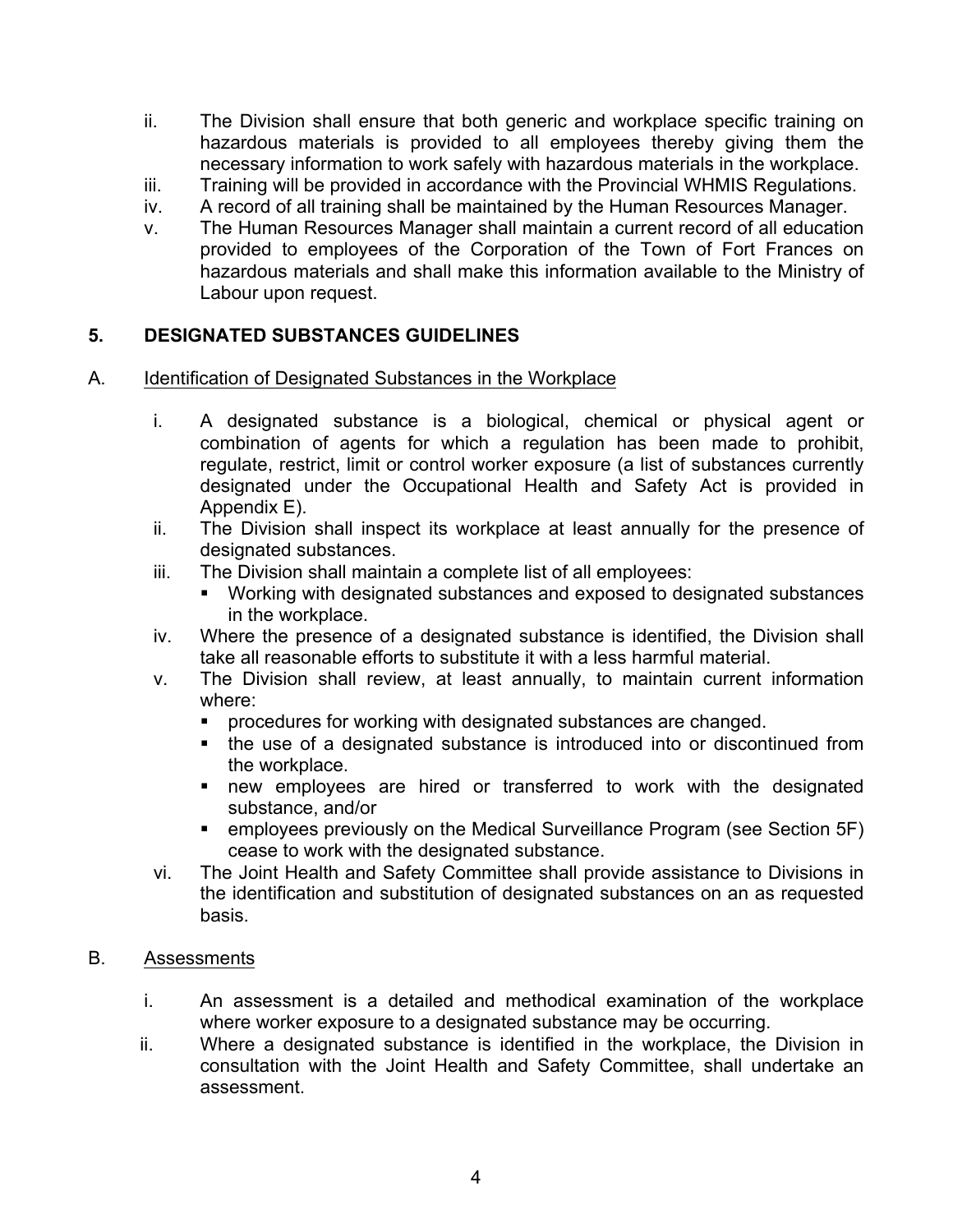- iii. The purpose of the assessment is to determine whether the health of workers may be affected by any potential exposure and whether a control program will be needed.
- iv. The assessment shall be undertaken as outlined in the Ministry of Labour's publication "Designated Substances in the Workplace: A General Guide to the Regulations".
- v. Copies of the assessment shall be provided, for discussion, to each member of the Joint Health and Safety Committee.
- vi. Where the assessment identifies that a worker's health may be affected by inhalation, ingestion, or skin absorption, a control program shall be developed by the Division in accordance with Section 5C of these guidelines.
- vii. The assessment shall be retained by the Division for review by the Ministry of Labour upon request.
- C. Control Program
	- i. A control program consists of all measures that are taken to protect employees from exposure to a designated substance and of procedures to monitor exposure and worker health.
	- ii. Where there is exposure to a Designated Substance the Division shall use the Ministry of Labour's publication, "Designated Substances in the Workplace: A General Guide to the Regulations" to develop and implement a control program in consultation with the Joint Health and Safety Committee. The Committee shall make recommendations regarding the measures and procedures to be included in the control program.
	- iii. The control program shall contain not less than the following components:
		- a. method of controlling exposures;
		- b. monitoring procedures done in compliance with the relevant regulation;
		- c. medical examinations and medical surveillance;
		- d. employee exposure records; and
		- e. records or medical examinations and tests.

#### D. Method of Controlling Exposures

- i. The Division shall take all reasonable steps to control worker exposure to a designated substance including: engineering controls, work practices; hygiene practices; facilities, and personal protective equipment.
- E. Monitoring Procedures
	- i. Where a Designated Substance is present in the workplace, the Division shall carry out air quality monitoring as required in accordance with the appropriate designated substance Regulation and in consultation with the Joint Health and Safety Committee.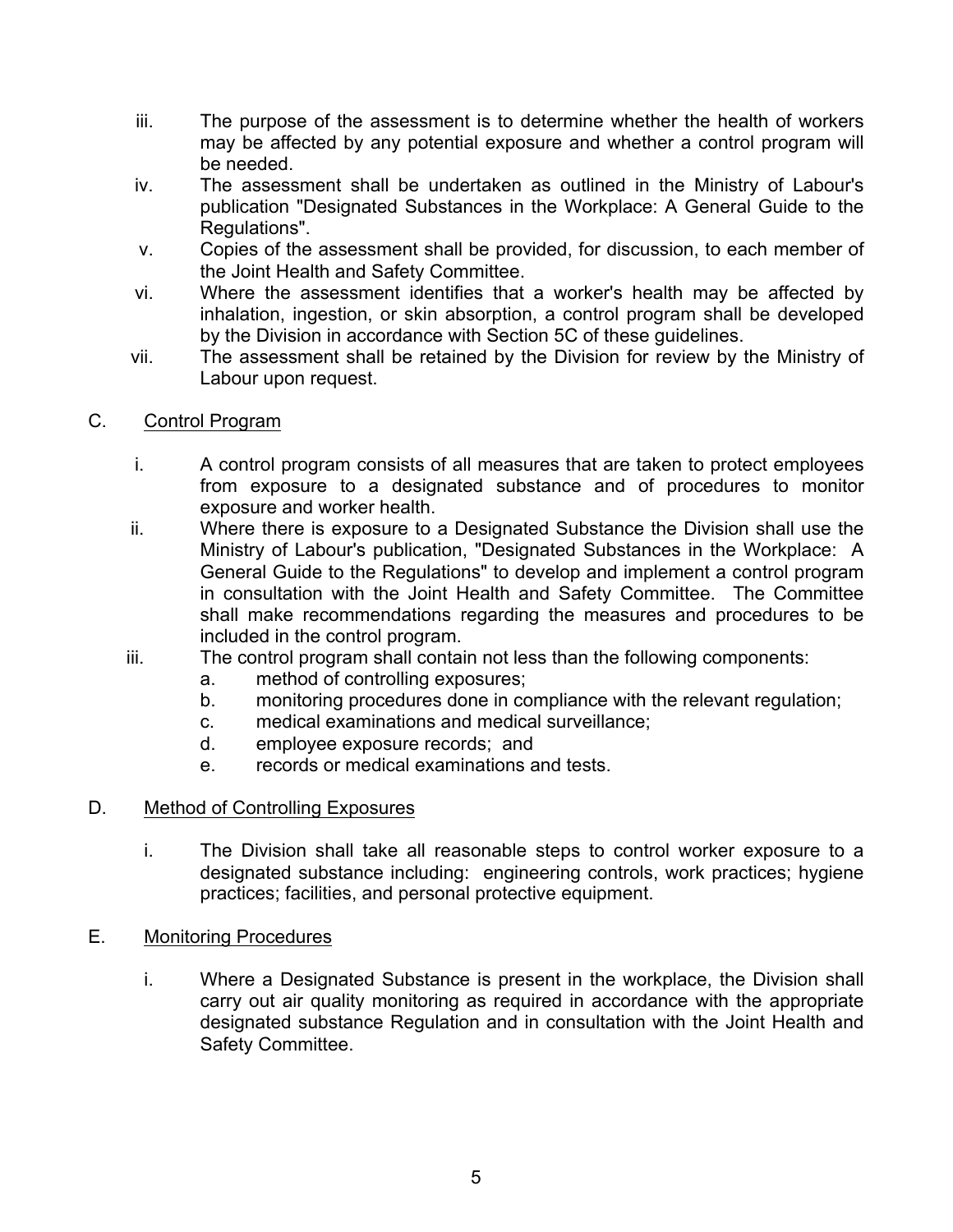#### F. Medical Surveillance Procedures

i. A Medical Surveillance Program provides a regular check on the health of employees exposed to a designated substance. Additionally, a Medical Surveillance Program ensures remedial steps will be taken if an employee's health is affected by exposure to a designated substance or if clinical tests reveal excessive absorption of the substance.

All employees exposed to concentrations above the permissible exposure limit of a designated substance, shall take part in a medical surveillance program as outlined in the Regulation respecting that designated substance.

All employees working with or in the area of a designated substance shall be given the opportunity to take part in a medical surveillance program.

The surveillance program shall be co-ordinate by Joint Occupational Health and Safety in accordance with the Code for Medical Surveillance for the specific substance and include:

- a. a pre-placement medical examination
- b. periodic medical examinations
- c. clinical tests
- d. health education and
- e. record keeping

The medical examination shall be conducted in accordance with the Code for Medical Surveillance for the designated substance. Where possible, a Corporate Physician shall conduct the medical examination, review the interpretations of the medical examinations and clinical tests.

The attending Physician shall advise the Corporation whether its employee is fit, fit with limitations or unfit for exposure to the substance without disclosing to the employer the results of the examinations or tests.

Joint Health and Safety shall review the final report from the attending Physician and work with the Division to evaluate and improve controls or re-assign the employee as may be required based on the advise of the attending physician.

All expenses for the surveillance program shall be the responsibility of the employing Division.

## G. Exposure and Medical Records

In accordance with the Occupational Health and Safety Act and Regulations, the attending Physician shall retain all records of medical examinations and clinical tests of employees and their personal exposure records for a period of forty (40) years from the earliest date of the records or for a period of twenty (20) years from the latest date of the records, whichever is longer.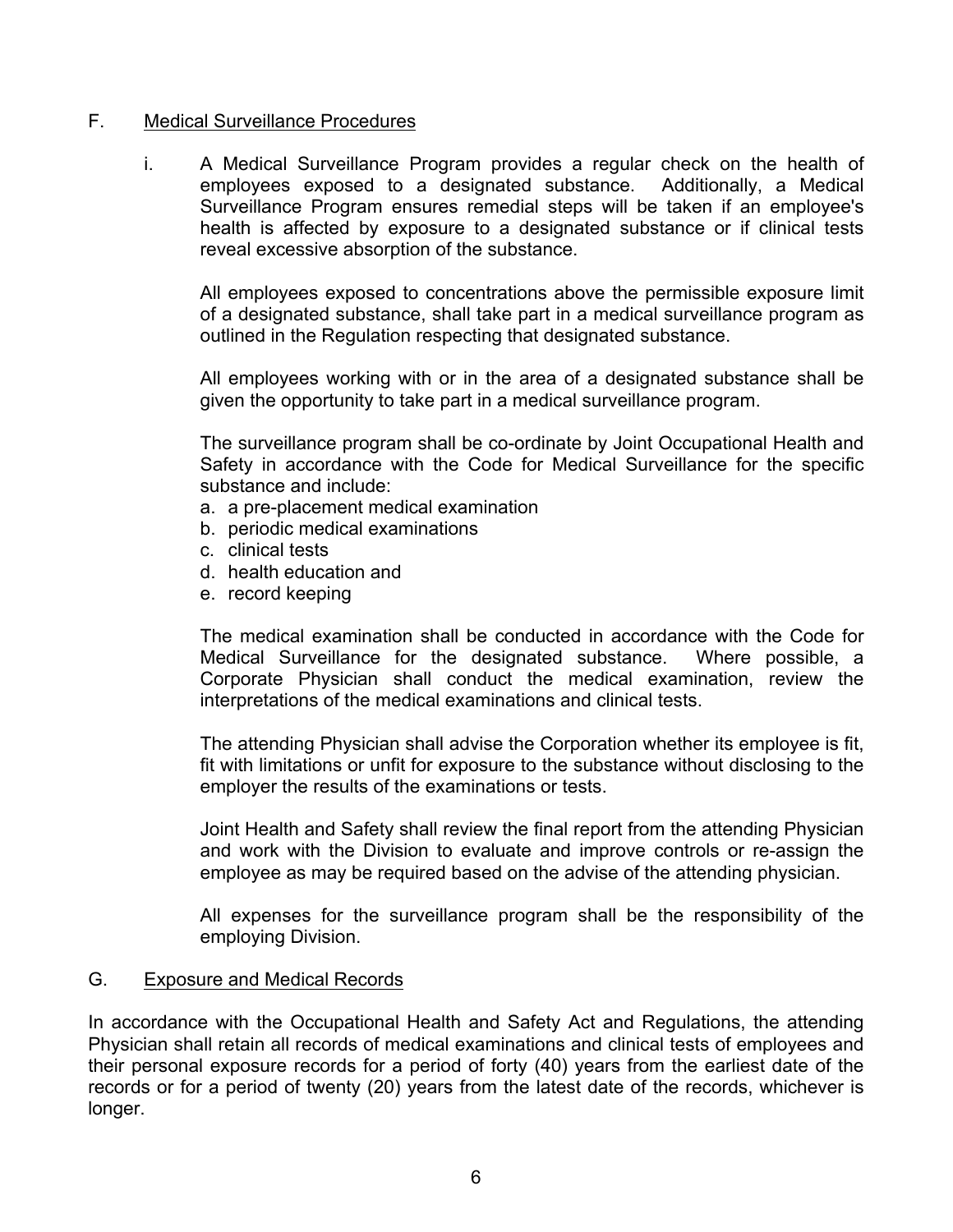# **6. SPILL CONTROL AND GUIDELINES**

#### A. Introduction

- i. A hazardous materials spill occurs when there is an unintentional discharge either into the natural environment or into the workplace from or out of a structure, vehicle or container.
- ii. In the event of a hazardous materials spill occurring as a consequence of the workplace, the following guidelines have been developed to reduce the risk of exposure to employees of the Corporation of the Town of Fort Frances and to the environment.
- iii. Where a hazardous material spill is discovered by Town of Fort Frances employees in the public domain, Division Manager shall be notified who will activate the Spill Control Procedures.

#### B. Spill Control Procedures

- i. The Division shall develop a spills contingency plan where there are hazardous materials in the workplace which will include the following information as a minimum:
	- a. personal protective equipment to be worn during cleanup;
	- b. procedures for containment and securing the area;
	- c. neutralizing material if one is available for that substance;
	- d. waste disposal procedure, and
	- e. training of staff responsible for responding to the spill.
- ii. The first Town of Fort Frances employee to discover spills into the environment (roadways, parks, sewers, rivers, etc.) resulting as a consequence of the workplace shall report it immediately to the supervisor with authority over the workplace.
- iii. The supervisor with authority over the workplace shall immediately report the spill as outlined in Appendix F including notifying the Ministry of the Environment and Energy.
- iv. Until the product is identified and an assessment of the hazard conducted, all spills shall be considered hazardous. As such, the spill should be contained but no attempt at cleanup shall be made until the Ministry of Environment and Energy provides direction.
- v. The Division that is responsible for the site where the material has been spilled shall ensure appropriate containment, cleanup, and disposal of the hazardous material is undertaken in accordance with Division's Spills Contingency Plans.
- vi. The supervisor with authority over the workplace shall complete an Accident Investigation in accordance with the Town of Fort Frances Accident Investigation Policy and Guidelines.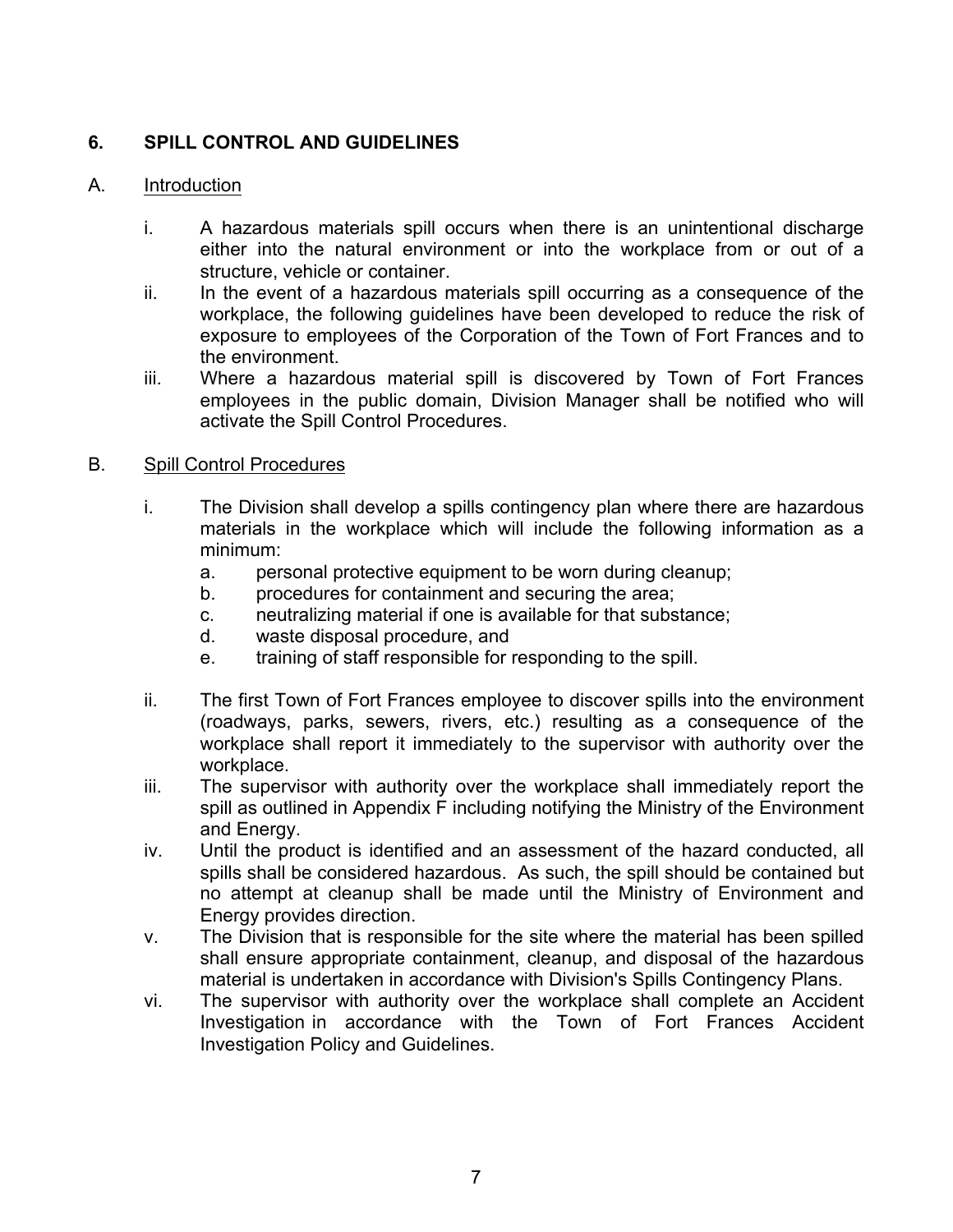# **7. HAZARDOUS MATERIALS DISPOSAL GUIDELINES**

#### A. Introduction

In keeping with Regulation 347 made under the Environmental Protection Act, these guidelines will ensure that hazardous chemical waste will be disposed of in a safe and timely manner that is in compliance with Provincial Legislation.

#### B. Definitions

- i. A **generator of hazardous waste** is any person who, through ownership, management operation or control of a facility, creates or stores waste. The Environmental Protection Act includes municipalities and corporations acting on behalf of Her Majesty in right of Ontario in the definition of person.
- ii. **Waste** includes any material normally considered to be waste such as garbage, ashes, industrial waste, commercial waste, and any residues coming from industrial and commercial activities that are designated in the Regulation.
- iii. A **hazardous waste** is defined by the Regulation as any waste that meets one of the following:
	- a. it is listed as a Hazardous Industrial Waste in Schedule l of Regulation 347;
	- b. It is a Hazardous Waste Chemical as listed in Schedule 2(a) or 2(b) of Regulation 347;
	- c. The waste contains a severely toxic contaminant as listed in Schedule 3 of Regulation 347 at a concentration greater than 1 PPM;
	- d. It meets the criteria established by Regulation 347 for ignitable, corrosive, reactive or pathological waste;
	- e. It produces a leachate with contaminant concentrations one hundred (100) times greater than those listed in Schedule 4 of Regulation 347.

## **8. GENERATING HAZARDOUS WASTE**

- A. The Divisional Manager Head or designate for each workplace that generates or stores waste material shall review their operations on an ongoing basis, identifying hazardous waste as designated by the Regulations thereby requiring registration with the Ministry of Environment and Energy.
- B. Each site where hazardous wastes are produced must be registered individually with the Ministry of Environment and Energy in order to obtain a generator registration number. To obtain a generator registration number a "Generator Registration Report" may be obtained from the Ministry of Environment and Energy by calling (613) 521- 3450.
- C. The Divisional Manager Head or designate shall compile an inventory of the names of the sites registered with the Ministry of Environment and Energy, the waste class(es) being generated, a description of the type of waste, the waste generating process and the amount of waste being produced.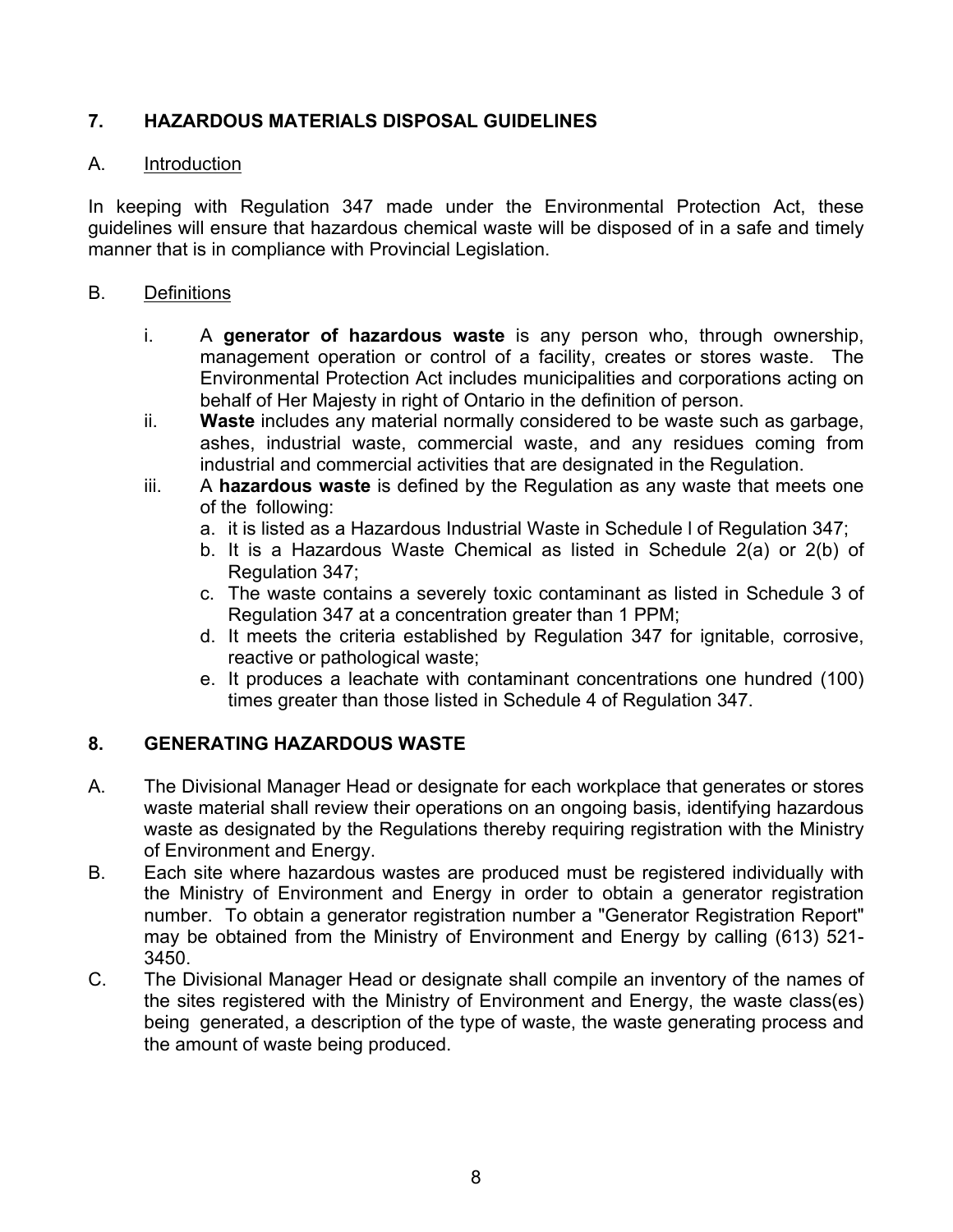# **9. GASOLINE**

- A. Divisions that transport gasoline or fuel oil, including diesel, between workplace or from a retail outlet to the workplace, shall, in addition to the Transport of Dangerous Goods Act and Regulations, comply with the requirements of the Gasoline Handling Act.
- B. Divisions that transport gasoline or fuel oil, including diesel, between workplace or from a retail outlet to the workplace shall ensure:
	- i. the gasoline or fuel oil is transported in one or more containers with a total capacity of not more than 2000 litres;
	- ii. each container is labelled with the name of the product and the work flammable;
	- iii. each container is transported in an open vehicle so that the label on each container is clearly visible from the outside;
	- iv. each container shall be labelled as an approved metal or plastic container that meets the CSA Standard CSA-B376;
	- v. each container is secured to the vehicle during transport; and
	- vi. each vehicle used to transport gasoline is equipped with at least one dry chemical fire extinguisher of ABC class rating.

# **10. COMPRESSED GAS CYLINDERS**

Employees of the Corporation of the Town of Fort Frances shall ensure that all compressed gas cylinders being transported are secured in, on, or to the means of transport, regardless of the dangerous good contained in the cylinder.

## **11. PROPANE**

- A. Divisions that transport propane between workplace or from a retail outlet to the workplace, shall, in addition to the Transport of Dangerous Goods Act and Regulations, comply with the provisions of the Ontario Propane Storage, Handling and Utilization Code.
- B. Divisions that transport propane between workplace or from a retail outlet to the workplace shall ensure:
	- i. not more than five (5) cylinders are transported at one time;
	- ii. the cylinders are transported in an open vehicle so that the label is clearly visible from the outside;
	- iii. the cylinder is conspicuously marked with the word flammable and the name of the product.
	- iv. the cylinder is secured to the vehicle to prevent damage during transport; and
	- v. the transporting vehicle is equipped with a dry chemical fire extinguisher of ABC class rating.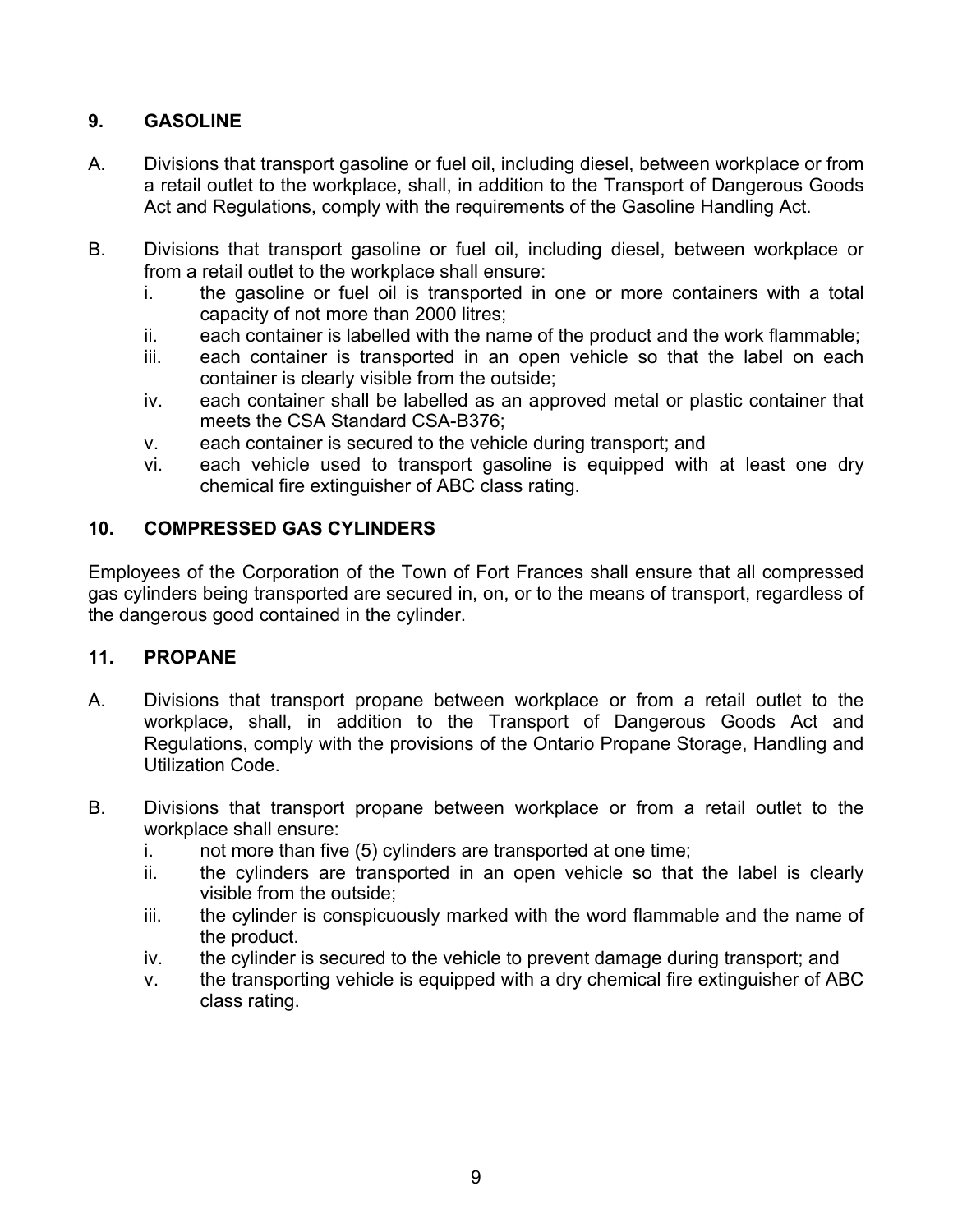# **12. EXPLOSIVES**

- A. Divisions that transport explosives between workplace, or from a retail outlet to the workplace, shall, in addition to the provisions of the Transport of Dangerous Act and Regulation, comply with the provisions of the Explosives Act.
- B. Divisions transporting explosives between workplace or from a retail outlet to the workplace shall ensure:
	- i. the quantity being transported does not exceed twenty-five (25) kilograms
	- ii. the explosives are constantly in the custody of the person who has the responsibility of that vehicle.
	- iii. no other dangerous goods are being transported along with the explosives; and
	- iv. the driver of the vehicle is trained in the handling, offering for transport and the transport of dangerous goods, as provided by the Town of Fort Frances Occupational Health and Safety Program.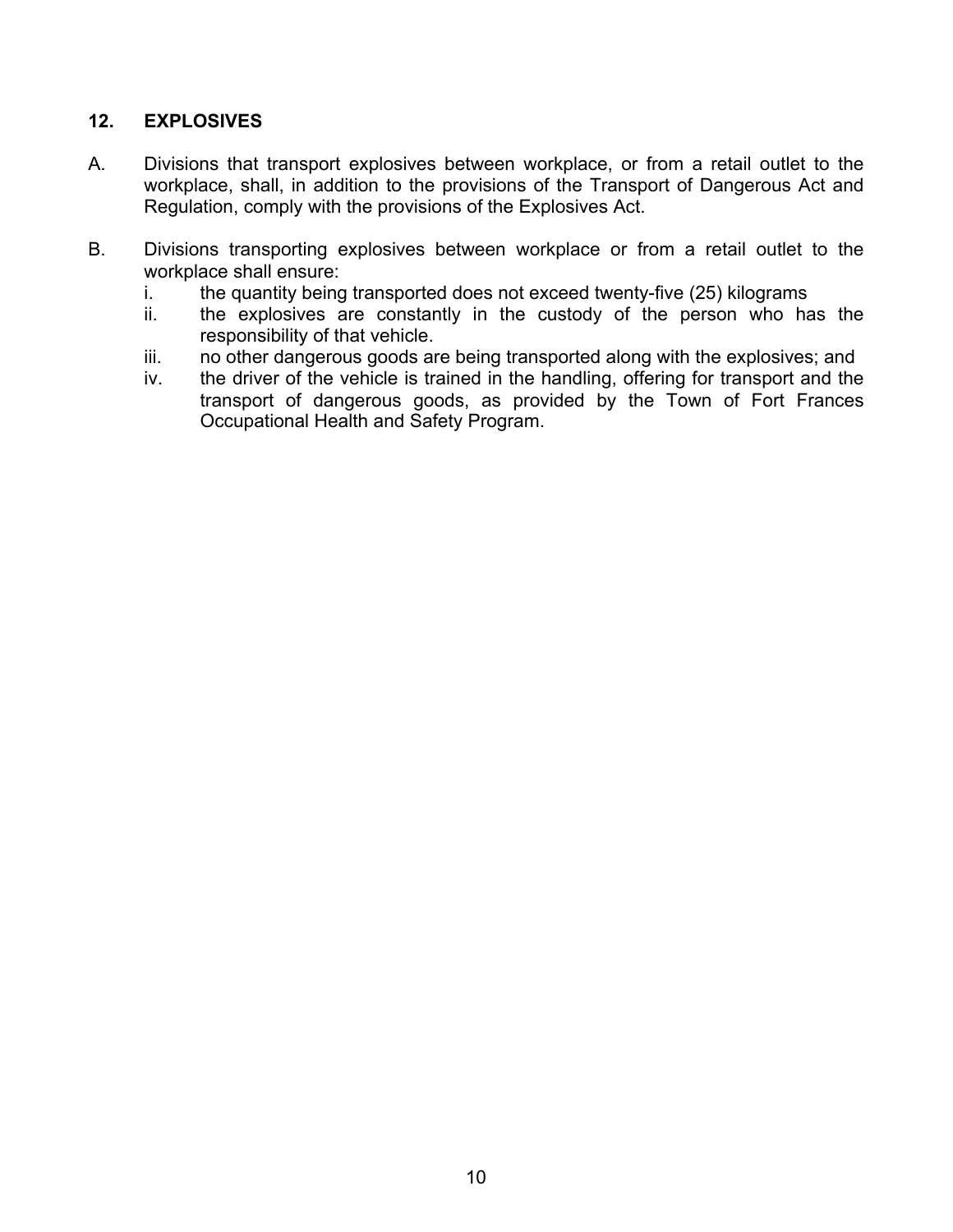# APPENDIX A

| Name of | Code | Supplier | Dept/Branch | Location | Distributor | Description | <b>WHMIS</b> | <b>MSDS</b> |
|---------|------|----------|-------------|----------|-------------|-------------|--------------|-------------|
| Product |      |          | /Section    |          |             |             | Yes<br>No    | #           |
|         |      |          |             |          |             |             |              |             |
|         |      |          |             |          |             |             |              |             |
|         |      |          |             |          |             |             |              |             |
|         |      |          |             |          |             |             |              |             |
|         |      |          |             |          |             |             |              |             |
|         |      |          |             |          |             |             |              |             |
|         |      |          |             |          |             |             |              |             |
|         |      |          |             |          |             |             |              |             |
|         |      |          |             |          |             |             |              |             |
|         |      |          |             |          |             |             |              |             |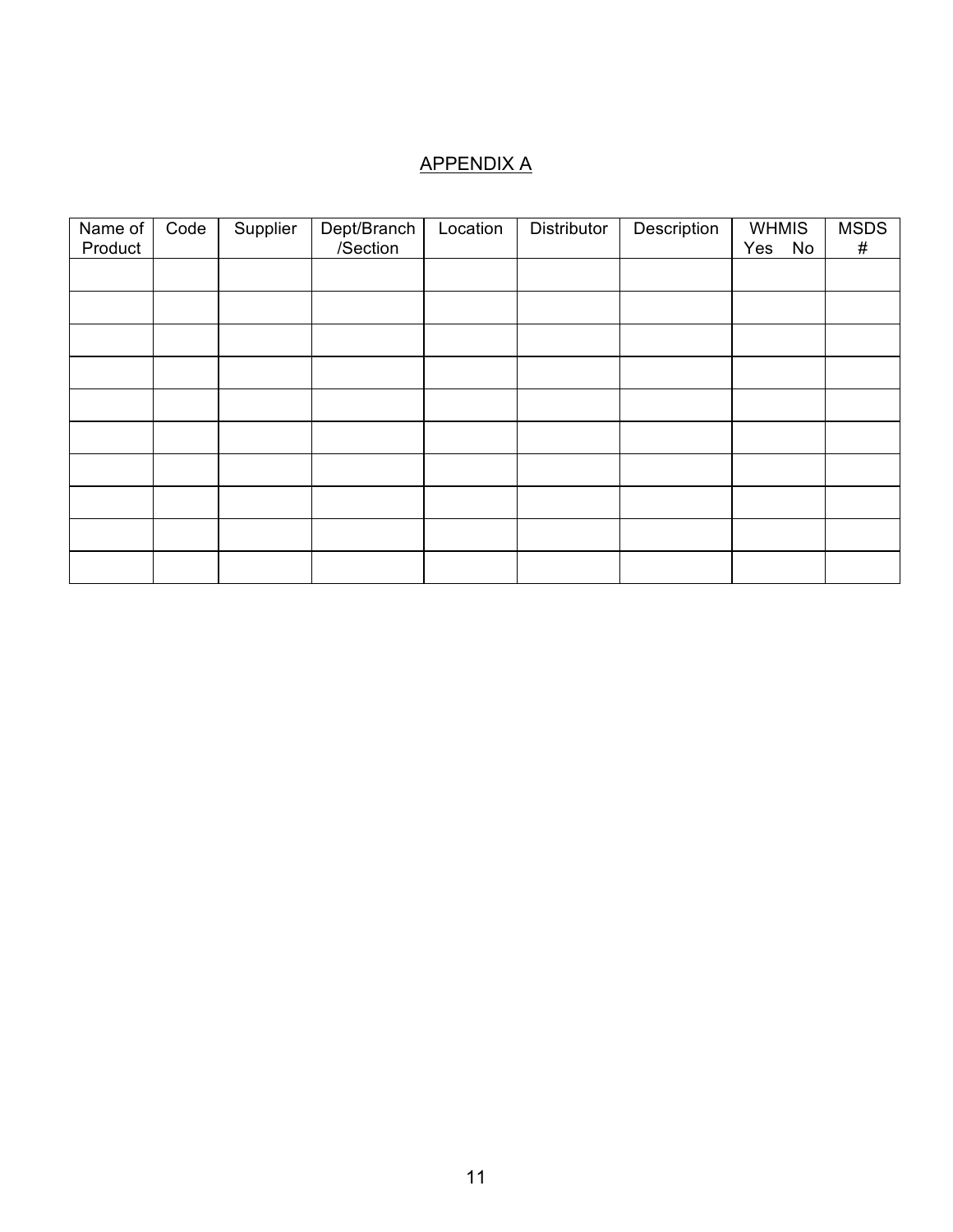# Appendix B

# Appendix E

Regulations made under the Occupational Health and Safety Act Revised Statutes of Ontario, 1990, Chapter 0.1 as amended:

Designated Substances:

| Acrylonitrile:                                                                  | R.R.O. 1990, Reg. 835, as amended by 0. Reg. 507/92. |
|---------------------------------------------------------------------------------|------------------------------------------------------|
| Arsenic:                                                                        | R.R.O. 1990, Reg. 836, as amended by 0. Reg. 508/92. |
| Asbestos:                                                                       | R.R.O. 1990, Reg. 837, as amended by 0. Reg. 386/00. |
| Asbestos on Construction<br>Projects and in Buildings<br>and Repair Operations: | R.R.O. 1990, Reg. 838, as amended by 0. Reg. 510/92. |
| <b>Benzene</b>                                                                  | R.R.O. 1990, Reg. 839, as amended by 0. Reg. 387/00. |
| Coke Oven<br><b>Emissions</b>                                                   | R.R.O. 1990, Reg. 840, as amended by 0. Reg. 512/92. |
| <b>Ethylene Oxide</b>                                                           | R.R.O. 1990, Reg. 841, as amended by 0. Reg. 515/92. |
| Isocyanates:                                                                    | R.R.O. 1990, Reg. 842, as amended by 0. Reg. 518/92. |
| Lead                                                                            | R.R.O. 1990, Reg. 843, as amended by 0. Reg. 389/00. |
| Mercury                                                                         | R.R.O. 1990, Reg. 844, as amended by 0. Reg. 390/00. |
| <b>Silica</b>                                                                   | R.R.O. 1990, Reg. 845, as amended by 0. Reg. 391/00. |
| <b>Vinyl Chloride</b>                                                           | R.R.O. 1990, Reg. 846, as amended by 0. Reg. 392/00. |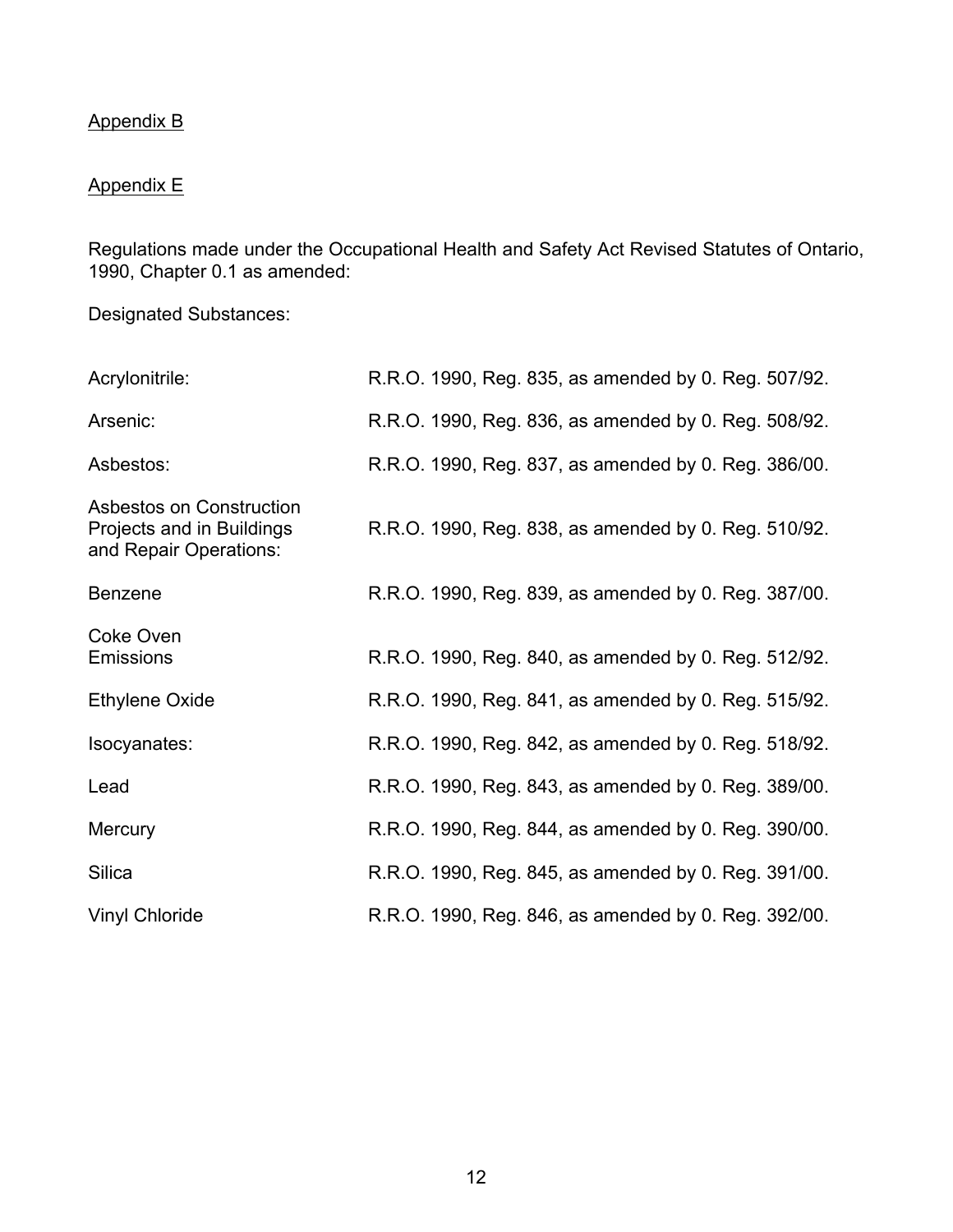# APPENDIX F

# **Corporation of the Town of Fort Frances Hazardous Material Spill Reporting Procedures**

In the event that a hazardous material is spilled into the environment such as rivers, parks, sewers, and roadways, the following procedures are to be followed:

- 1. Human Resources Manager receives a telephone call from an employee in a supervisory capacity advising that there has been hazardous material spill at a workplace/facility.
- 2. Human Resources Manager ensures that all information outlined in Form A is provided by the reporting supervisor.
- 3. Human Resources Manager contacts all parties listed on Form B.
- 4. The following information will be provided to the contact person by the Human Resources Manager:
	- a. There has been a spill of a hazardous material at a Town of Fort Frances workplace/facility.
	- b. Exact location of incident;
	- c. Date and time of incident;
	- d. Nature of spill as provided by the supervisor who called in report (do not speculate or assume);
	- e. Advise the person contacted that they may contact the supervisor who reported the incident for further information.
- 5. Human Resources Manager will log the name of the person contacted as well as the date and time. Should the designate contact person be unavailable, the Human Resources Manager will leave a message with an alternate person whose name they will document or with a voice message reception centre. The Human Resources Manager will attempt to contact the designated person or leave a message.
- 6. Immediately upon completion of procedures 1-5 above, all information documented (Forms A and B) will be marked CONFIDENTIAL and sent to the attention of the Chief Administrative Officer.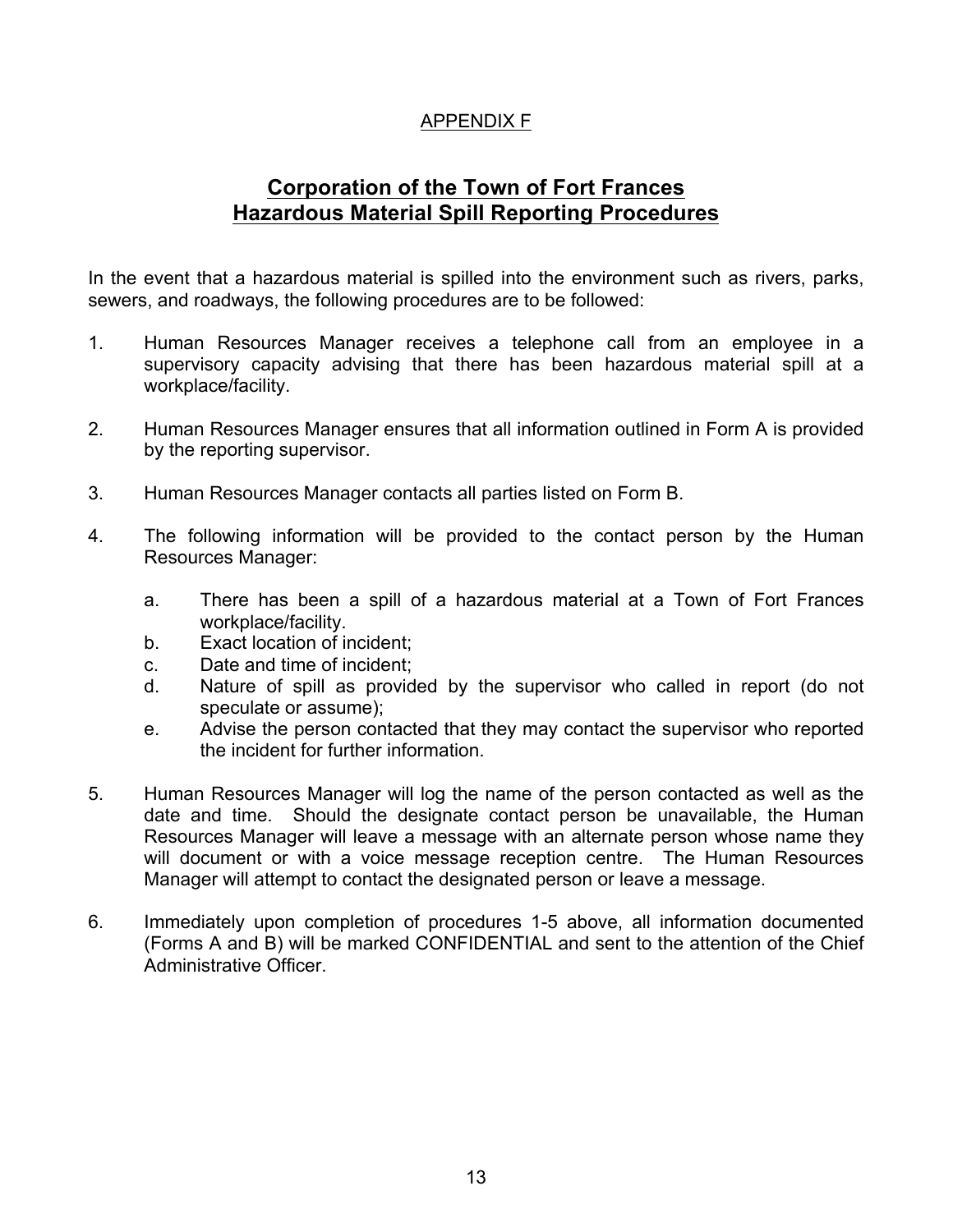# APPENDIX F

# **CORPORATION OF THE TOWN OF FORT FRANCES HAZARDOUS MATERIAL SPILL NOTIFICATION**

# Form A

| Reporting /supervisor and Work Location Phone Number: __________________________                                     |
|----------------------------------------------------------------------------------------------------------------------|
|                                                                                                                      |
|                                                                                                                      |
|                                                                                                                      |
| Details (nature of spill), amount of material, witnesses, environment affected: (i.e., sewer,<br>river, etc.):       |
| <u> 1989 - Andrea Santa Andrea Santa Andrea Santa Andrea Santa Andrea Santa Andrea Santa Andrea Santa Andrea San</u> |
|                                                                                                                      |
|                                                                                                                      |
|                                                                                                                      |
|                                                                                                                      |
|                                                                                                                      |
|                                                                                                                      |
|                                                                                                                      |
|                                                                                                                      |